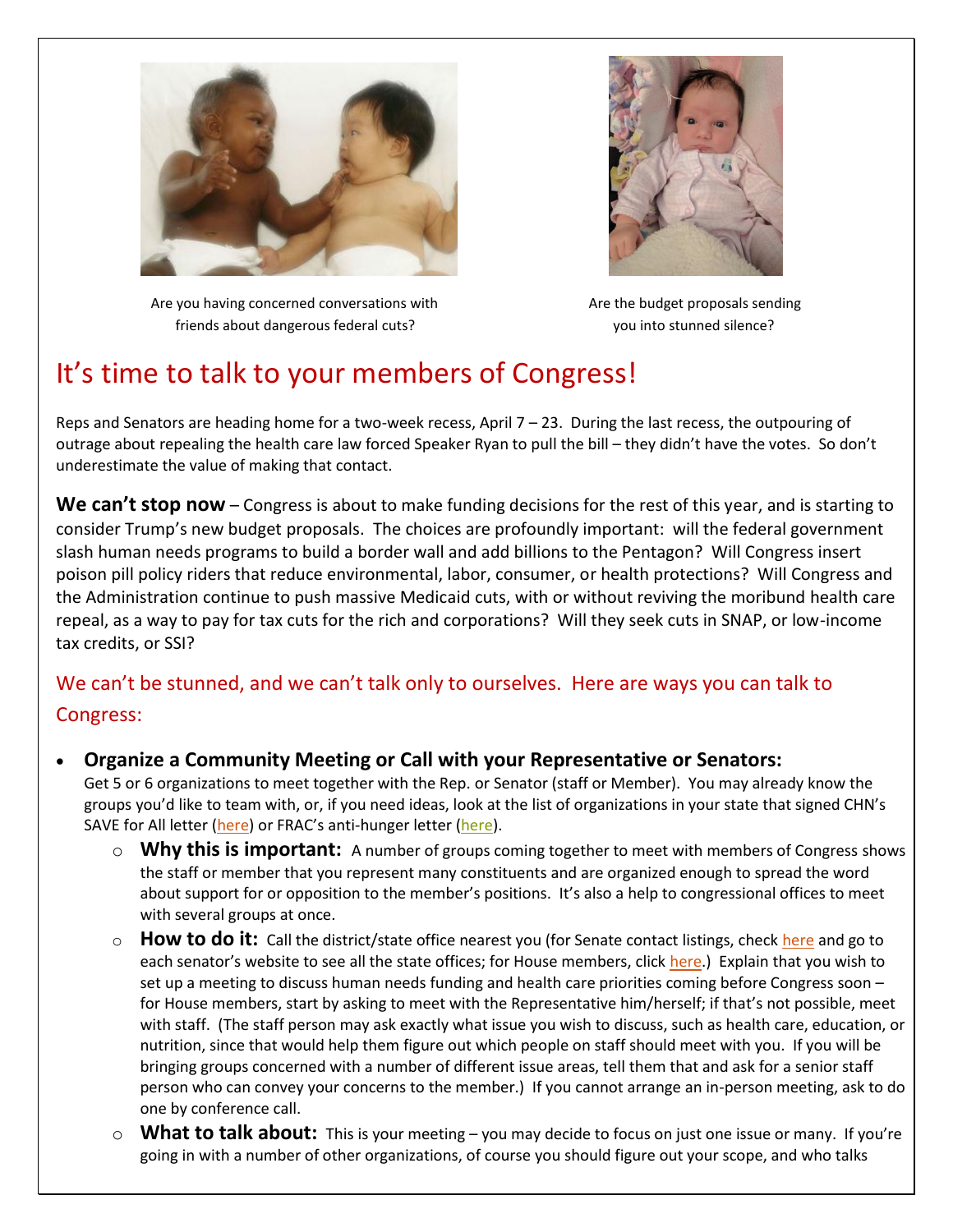about what, ahead of time. But here are some suggestions:

- **Funding about to expire on April 28:** Congress has to approve appropriations for the rest of this year (through September 30) by April 28, or much of government will shut down. *At issue:* living within tight budget caps, appropriators have been negotiating funding levels for some time, and appear to be close to resolving remaining issues. President Trump is seeking \$18 billion in additional cuts to domestic or international programs to partially pay for about \$33 billion more he wants to spend this year, mostly for the military, but some for border enforcement and for his proposed border wall. Congress needs to hear that domestic programs should not be cut further; in fact, we need more investment in housing, education, child care, public health, etc., not less. *The ask:*
	- **Oppose further cuts to human needs programs in the FY 2017 appropriations bill.** Since FY2010, domestic and international appropriations (also known as non-defense discretionary programs, or NDD) will have been cut by 17.5 percent, a loss of \$110 billion, counting inflation. Enough is enough.
	- **Maintain no less than the existing commitment to even-handed treatment of defense and domestic funding levels**; that is, if defense is to be increased, domestic programs should also be increased.
	- **Reject the Trump proposal** to cut domestic/international programs in order to increase the military and pay for the wall.
	- **No poison pill riders:** language making divisive policy changes around health, labor standards, environmental protections, etc. does not belong in a spending bill.

Examples of important programs that need more funding (this is an extremely partial list. For a table showing how specific human needs programs have been cut since 2010, click [here.](http://www.chn.org/wp-content/uploads/2016/02/Despite-Gains-in-FY16-Most-Programs-Lost-Ground-Since-2010-chart-and-cover-page-02-22-2016.pdf)):

- **Child care and Head Start:** 373,000 fewer children are receiving affordable, quality child care than in 2006 – a 16-year low. Congress recently improved training requirements for child care workers, but has not provided enough money, which will result in even bigger losses of child care placements. Head Start was hit by severe cuts in 2013, denying services to 57,000 low-income young children. These losses have been reversed; it would be a terrible waste to go backwards again. (More about the importance of low-cost, quality child care [here.](http://www.chn.org/wp-content/uploads/2015/07/Child-Care-Assistance-Outcomes-2016-Update.pdf))
- **Job training:** there are millions of 16-24 year olds out of school and out of work. But the biggest federal youth training program has been cut more than 14 percent since FY2010 (a loss of over \$140 million, taking inflation into account). The YouthBuild program, which is successful at increasing education and placing young people in jobs, has been cut by more than 25 percent. Adult job training programs have also been cut. The Trump plan would *eliminate* a training program for migrant and seasonal farmworkers and a community service employment program for seniors.
- **Rental housing vouchers:** If Congress does not increase funds for rental housing vouchers to keep pace with rising rent costs, there could be a loss of about 100,000 vouchers for low-income households. Even without that loss, subsidized housing programs don't reach enough families: only one in four eligible households get this vital help. (More on housing [here.](http://www.cbpp.org/research/housing/national-and-state-housing-fact-sheets-data))
- **Community Action anti-poverty programs**: About 1,000 community action agencies nationwide provide a large range of anti-poverty services; many run Head Start and other early childhood programs, provide emergency food, distribute home heating or cooling assistance, provide weatherization services, etc. Trump would eliminate their main source of operating funds (the Community Services Block Grant), and would also zero out the Low Income Home Energy Assistance Program and weatherization services. (More about community action [here.](https://thestateofpoverty.org/2017/03/28/csbg-empowering-states-and-local-communities-to-lead-on-poverty/))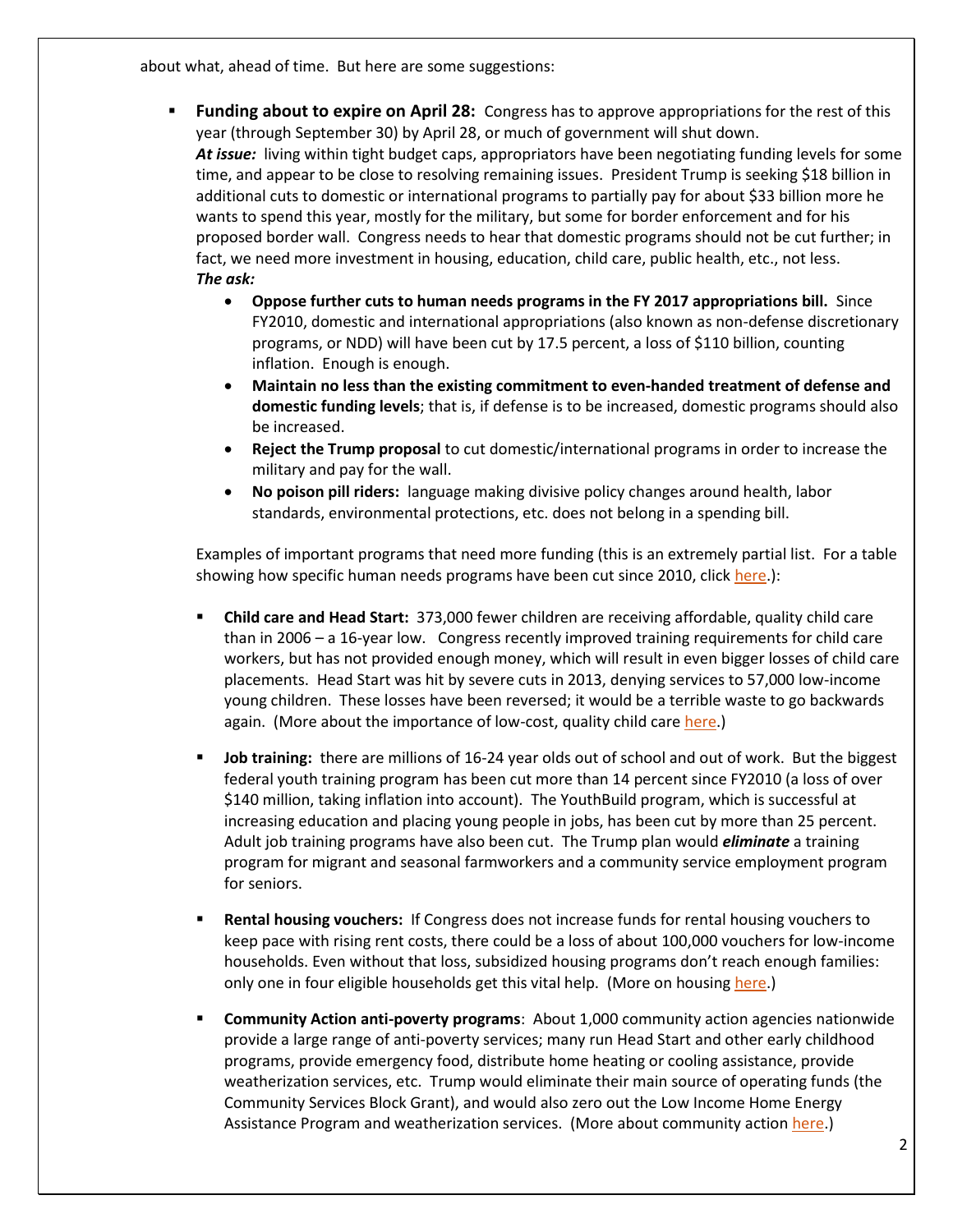- **Opioid and other addictions:** Opioid addictions have reached epidemic proportions across the nation. But basic substance abuse programs have been cut since 2010 (for example, the Substance Abuse Treatment Block Grant has lost more than 10 percent of its value since then, and another treatment program has been cut by one-third). It is extremely helpful that substance use disorder treatment is required to be included in health insurance under the Affordable Care Act, and there has been significant expansion of Medicaid coverage for treatment. Congress should reject weakening of required insurance coverage and should protect Medicaid, and should increase funding for treatment programs under the HHS Substance Abuse and Mental Health Services Administration.
- **Don't Let Repeal of the Affordable Care Act Revive and Don't Cut Medicaid!** *At issue:*House Republicans have been trying to get to agreement about repealing the Affordable Care Act. The latest reports are that they are trying to woo the most right-wing members by agreeing to make it an option for states to get rid of basic protections like the essential benefits package and no denial based on pre-existing conditions. They would make a very bad bill even worse. (For more about protecting health care, see th[e Families USA recess packet.](http://familiesusa.org/blog/2017/04/keep-pressure-congress-protect-our-health-care))

#### *The ask:*

- **Oppose repeal of the Affordable Care Act:** the bill that couldn't get enough votes in the House would have left 24 million people uninsured and raised insurance costs for millions more. Now the House leadership is trying to get more votes by making the bill even worse – abandoning the promise to guarantee coverage of pre-existing conditions and to provide a package of required essential benefits. It's a mess – oppose it.
- **Protect Medicaid:** Oppose efforts to end the Medicaid expansion, and oppose proposals to cap Medicaid spending through block granting or per capita caps. Do not make cuts in Medicaid to pay for tax cuts. (It would be grossly unfair to cut medical care for lowincome seniors, people with disabilities and families to pay for any tax cuts, but it's even worse that the tax cuts being considered would provide hundreds of billions to health insurance companies and other corporations and to high-income individuals.)
- **For Next Year's Budget (FY 2018), Invest in Domestic Priorities; Don't Cut Them.** *At issue:*  President Trump has released part of his budget for FY 2018, and in it he would cut domestic/international programs by \$54 billion in order to shift those funds to the Pentagon. He hasn't yet released the parts of his budget that deal with basic safety net programs like Medicaid, Medicare, Social Security, SNAP, or SSI. Nor has he released his proposals around taxes. Those parts of his budget are expected in May. But since he proposed trillions of dollars in upper-income tax cuts in the campaign, and supported deep Medicaid cuts in the health care repeal bill, it's appropriate to urge members of Congress to choose very different priorities.

#### *The ask:*

 **Reject shifting billions of dollars from domestic to Pentagon programs:** Among the cuts the President has proposed: *eliminating* the 21<sup>st</sup> Century Community Learning Centers (afterschool programs), the Low Income Home Energy Assistance Program (home heating and cooling assistance), the Community Services Block Grant (for operating anti-poverty community action agencies), the Community Development Block Grant (community infrastructure renovations, social services, accessibility improvements for people with disabilities, etc.), the Legal Services Corporation, Supplemental Education Opportunity Grants (college scholarships for low-income students), senior community service employment programs and other senior services, Americorps/VISTA, and many